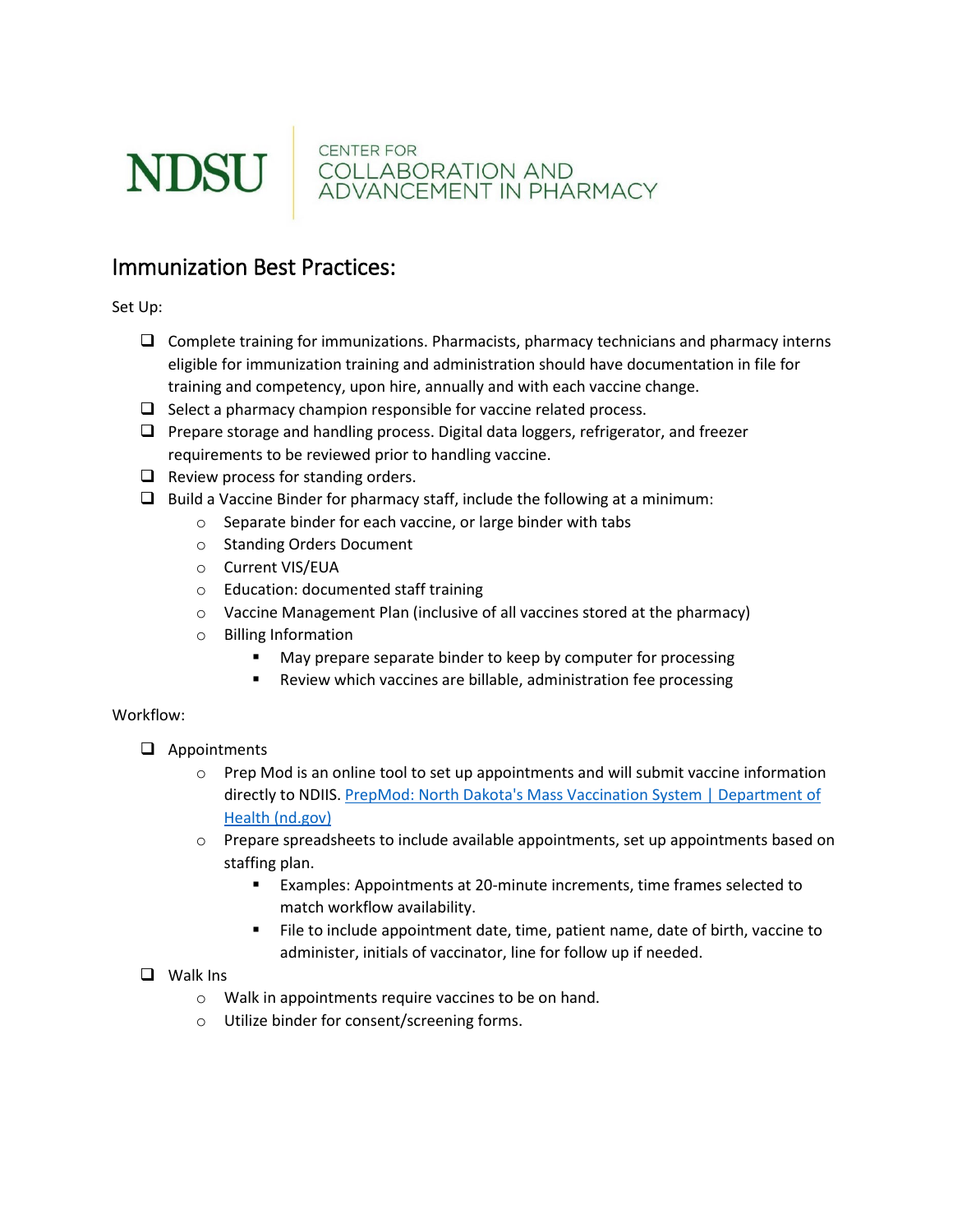## *Safety Tips:*

- Avoid preparing multiple vaccines at the same time.
	- o Label each syringe after preparation, if desired, color code the labels.
	- o Separate vaccines that may look alike in fridge, label storage bin.
		- [Vaccine Label Examples-Updated January 12, 2022 \(cdc.gov\)](https://www.cdc.gov/vaccines/hcp/admin/storage/guide/vaccine-storage-labels.pdf)
	- o Offer certain vaccine clinics on certain days.
		- Ex: **P**fizer on **F**riday
		- **Use mnemonics to help safely give vaccines if giving multiple vaccines during** same appointment. Ex: F**L**U (remember the L!) in **Left** arm
- □ Vaccine Selection
	- o Utilize Forecast in NDIIS to review vaccines due. [VaccineForecasting\\_SCHOOLS.pdf](https://www.health.nd.gov/sites/www/files/documents/Files/MSS/Immunizations/NDIIS/TrainingDocs/VaccineForecasting_SCHOOLS.pdf)  [\(nd.gov\)](https://www.health.nd.gov/sites/www/files/documents/Files/MSS/Immunizations/NDIIS/TrainingDocs/VaccineForecasting_SCHOOLS.pdf)
- □ Vaccine Storage
	- o Review CDC (Centers for Disease Control) Storage and Handling.
	- o Review ND DOH Storage and Handling.
	- $\circ$  Storage includes continuous temperature monitoring and daily documentation that temperature is monitored for both refrigerator and/or freezer.
	- o Dorm refrigerators are not acceptable to store any vaccine.
	- $\circ$  The freezer in a fridge/freezer combo cannot be used to store any vaccine, a freezer must be a stand-alone freezer to meet requirements.
- **Q** Vaccine Preparation
	- o Prepare supply bins in preparation area. Must be clean and free of clutter.
		- Separate adult and pediatric supplies (syringes, needles)
		- **Utilize needle-shielding syringes**
		- **Check vaccine, expiration.**
	- o Always perform hand hygiene and use aseptic techniques.
	- o Utilize color coded labels to differentiate vaccine syringes.
	- o All prepared syringes must be labeled if drawing in advance.
	- o Safety Tip: If multiple vaccines are being prepared, separate physically. Best practice would be to implement an **independent double check** of all vaccine preparation prior to administration.
- □ Vaccination Area Set Up:
	- o Prepare supply bins in the vaccine administration room.
		- **Band-Aids**
		- Gauze pads